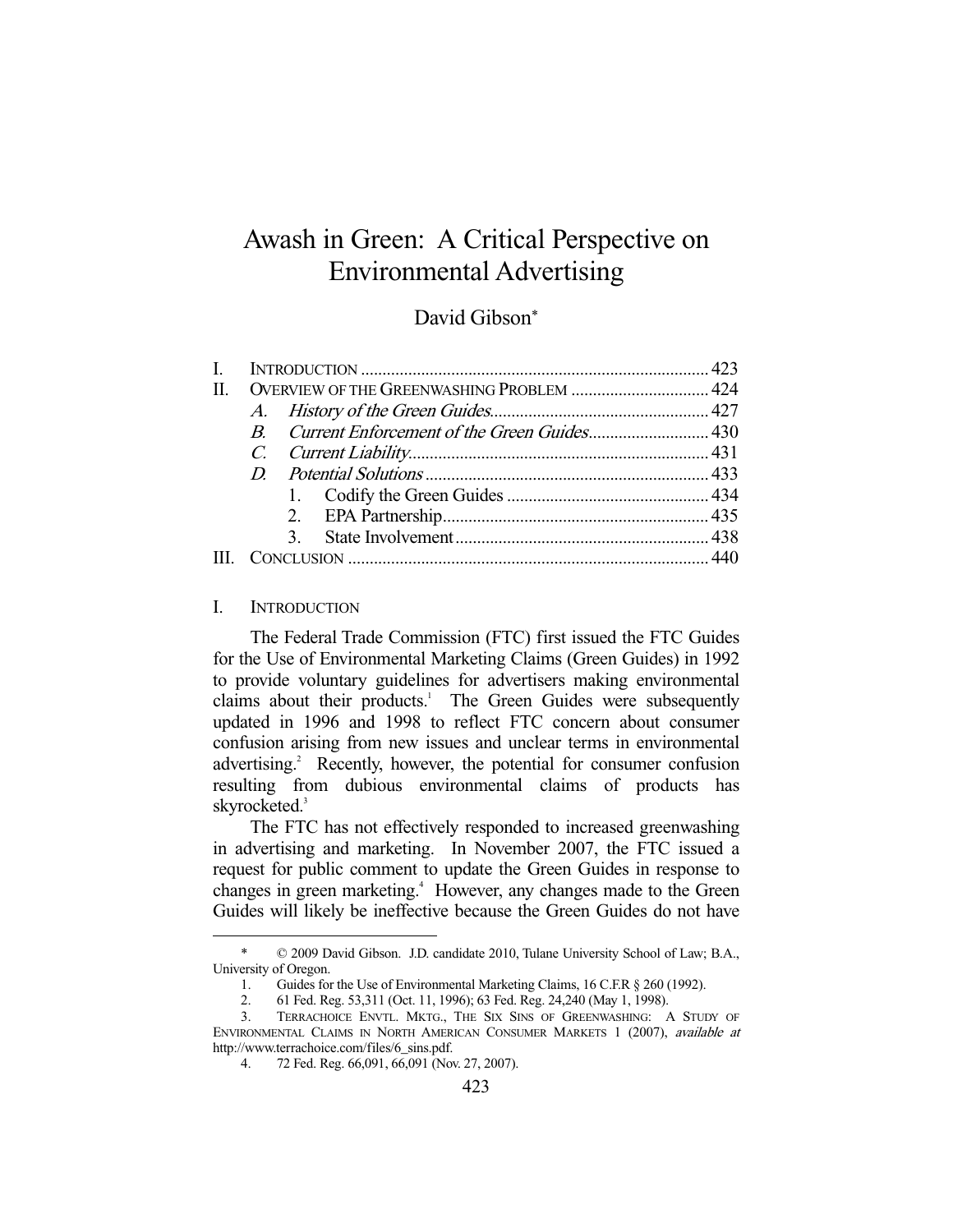the force of law and the FTC has made no effort to enforce them. Thus, there is little incentive for businesses to change their advertising and marketing efforts to comply with the Green Guides. This Comment discusses three possible solutions to the problem of products tainted with "greenwash," arguing specifically that the inadequacies of the Green Guides can be solved by a partnership between the FTC and the Environmental Protection Agency (EPA). The current greenwashing problem can be helped, or even solved, if the FTC allows the EPA to assist in developing realistic and enforceable environmental advertising and marketing standards. Until this type of interagency partnership is formed, customer confusion resulting from misleading environmental advertising is likely to continue.

#### II. OVERVIEW OF THE GREENWASHING PROBLEM

 While the term "greenwash" may be relatively new, the concept it describes is not.<sup>5</sup> "Greenwash" is the "act of misleading consumers regarding the environmental practices of a company or the environmental benefits of a product or service." "Greenwash" is not limited to consumer advertising and marketing: the Clear Skies Act enacted under the Bush Administration has drawn nationwide ire from environmental groups for weakening environmental protections despite being marketed as environmentally beneficial.<sup>7</sup> The main problem with greenwashing is that it misleads consumers into buying products based on the erroneous belief that the products have some environmental benefit.

 The greenwashing problem is particularly pervasive in everyday consumer-driven advertising and marketing.<sup>8</sup> In 2007, Terrachoice Environmental Marketing, a firm that specializes in environmental marketing, consulting, and research, sent researchers into six "big-box" stores to observe and record every environmental claim related to a

See Wendy Priesnitz, Greenwash: When the Green Is Just Veneer, NATURAL LIFE, May 1, 2008, at 14, 14, *available at* http://www.naturallifemagazine.com/0806/NaturalLife Greenwashing.pdf (referring to former Madison Avenue advertising executive Jerry Mander, who called the concept of greenwashing "ecopornography" in a 1972 magazine article).

<sup>6.</sup> TERRACHOICE ENVTL. MKTG., *supra* note 3, at 1.<br>7. Clear Skies Act of 2003: Hearing on S. 385

Clear Skies Act of 2003: Hearing on S. 385 Before the Subcomm. on Clean Air, Climate Change, and Nuclear Safety of the S. Comm. on Environment and Public Works, 108th Cong. 2 (2003) (statement of David Hawkins, Director of the Natural Resources Defense Council Climate Center). Mr. Hawkins testified in a report that the Clear Skies Act would "[a]llow power plant pollution to continue to inflict huge, avoidable health damages on the public[;] [r]epeal or interfere with major health and air quality safeguards in current law[;] and [w]orsen global warming by ignoring CO2 emissions from the power sector." *Id.* 

<sup>8.</sup> See TERRACHOICE ENVTL. MKTG., supra note 3 (exemplifying the severity of the greenwashing problem in consumer goods).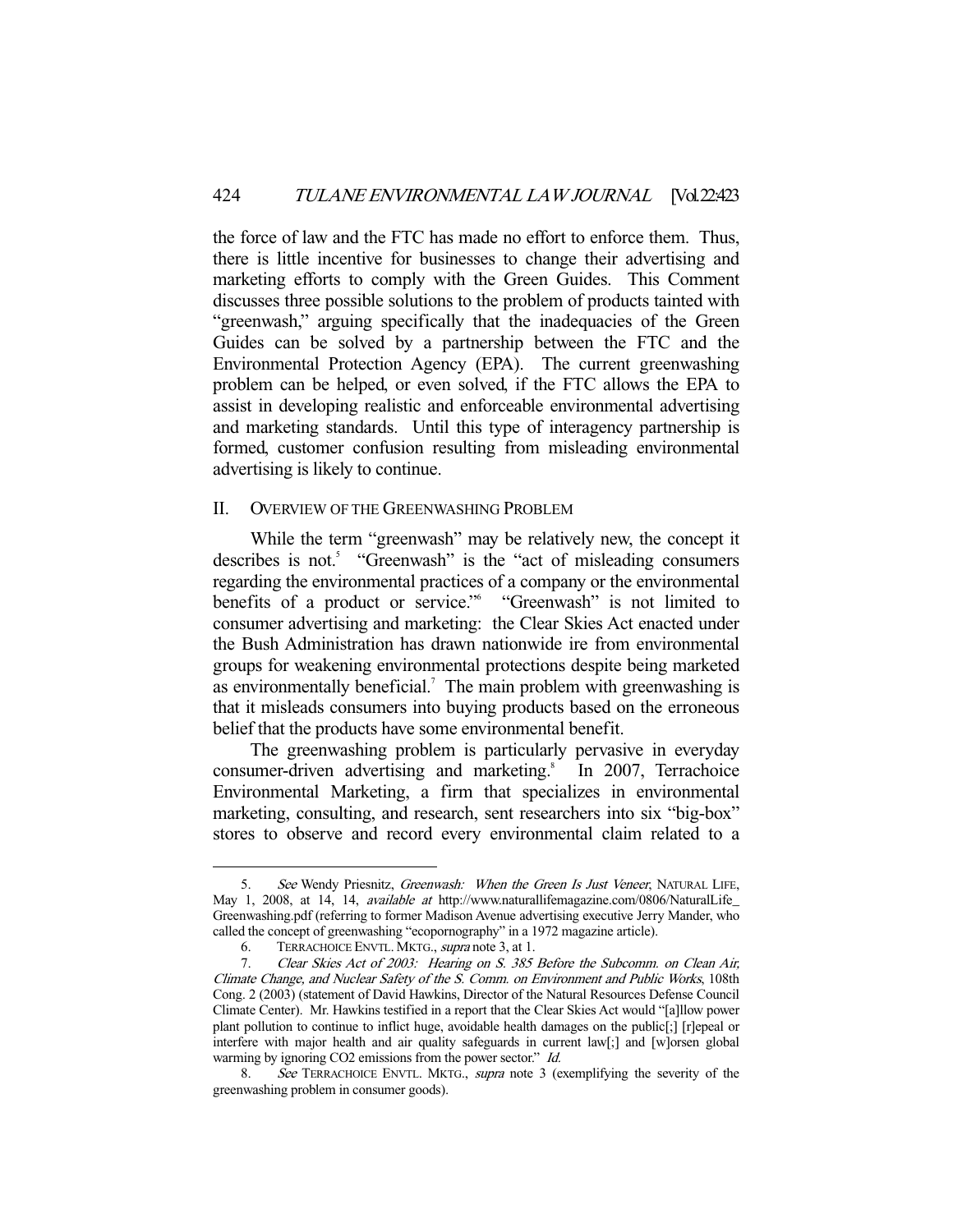consumer product (Terrachoice Study).<sup>9</sup> The researchers observed 1753 claims on 1018 products, and tested the claims against the best available practices in environmental marketing.<sup>10</sup> Terrachoice categorizes each false or misleading environmental claim into one of the "Six Sins," which includes the "Sin of the Hidden Trade-Off," the "Sin of No Proof," the "Sin of Vagueness," the "Sin of Irrelevance," the "Sin of Lesser of Two Evils," and the "Sin of Fibbing."<sup>11</sup> The "Sin of the Hidden Trade-Off," the most common of the "Six Sins,"<sup>12</sup> suggests that a "product is 'green' based on a single environmental attribute . . . or an unreasonably narrow set of attributes ... without attention to other important, or perhaps more important, environmental issues."<sup>13</sup> The "Sin of No Proof" is committed when a claim "cannot be substantiated by easily accessible supporting information or by a reliable third-party certification."<sup>14</sup> The "Sin of Vagueness" is committed when claims are so poorly defined or broad that the real meaning is likely to be misinterpreted by consumers.<sup>15</sup> The "Sin of Irrelevance" describes an environmental claim that might be truthful but is unimportant, unhelpful, and distracting for consumers seeking truly "green products."<sup>16</sup> The Terrachoice Study found that all but one of the products observed committed at least one of the "Six Sins of Greenwashing."<sup>17</sup>

 "Sins" like the ones detailed in the Terrachoice Study exemplify the greenwashing problem. These deceptive advertising tactics confuse consumers about whether a company is really "green." Environmentally conscious consumers are likely to be confused by companies like Ford Motor Company. A 2004 Ford advertisement in National Geographic read, "Green Vehicles. Cleaner Factories. It's the right road for our company, and we're well underway."<sup>18</sup> That same year, however, Ford,

 <sup>9.</sup> Id. at 1.

 <sup>10.</sup> Id. at 2. Terrachoice used standards from the International Organization for Standardization, the FTC, the EPA, the Consumers Union, and the Canadian Consumer Affairs Branch. Id.

 <sup>11.</sup> Id.

<sup>12.</sup> *Id.* at 3. The "Sin of the Hidden Trade-Off" was committed by fifty-seven percent of all environmental claims studied by Terrachoice. Id.

<sup>13.</sup> *Id.* at 2.<br>14. *Id.* at 3.

 $1d$  at 3.

 <sup>15.</sup> Id.

 <sup>16.</sup> Id. at 4.

<sup>17.</sup> *Id.* Terrachoice categorizes each false or misleading environmental claim into one of the "Six Sins," which include the "Sin of the Hidden Trade-Off," the "Sin of No Proof," the "Sin of Vagueness," the "Sin of Irrelevance," the "Sin of Lesser of Two Evils," and the "Sin of Fibbing." *Id.* at 1.

<sup>18.</sup> Priesnitz, *supra* note 5, at 15.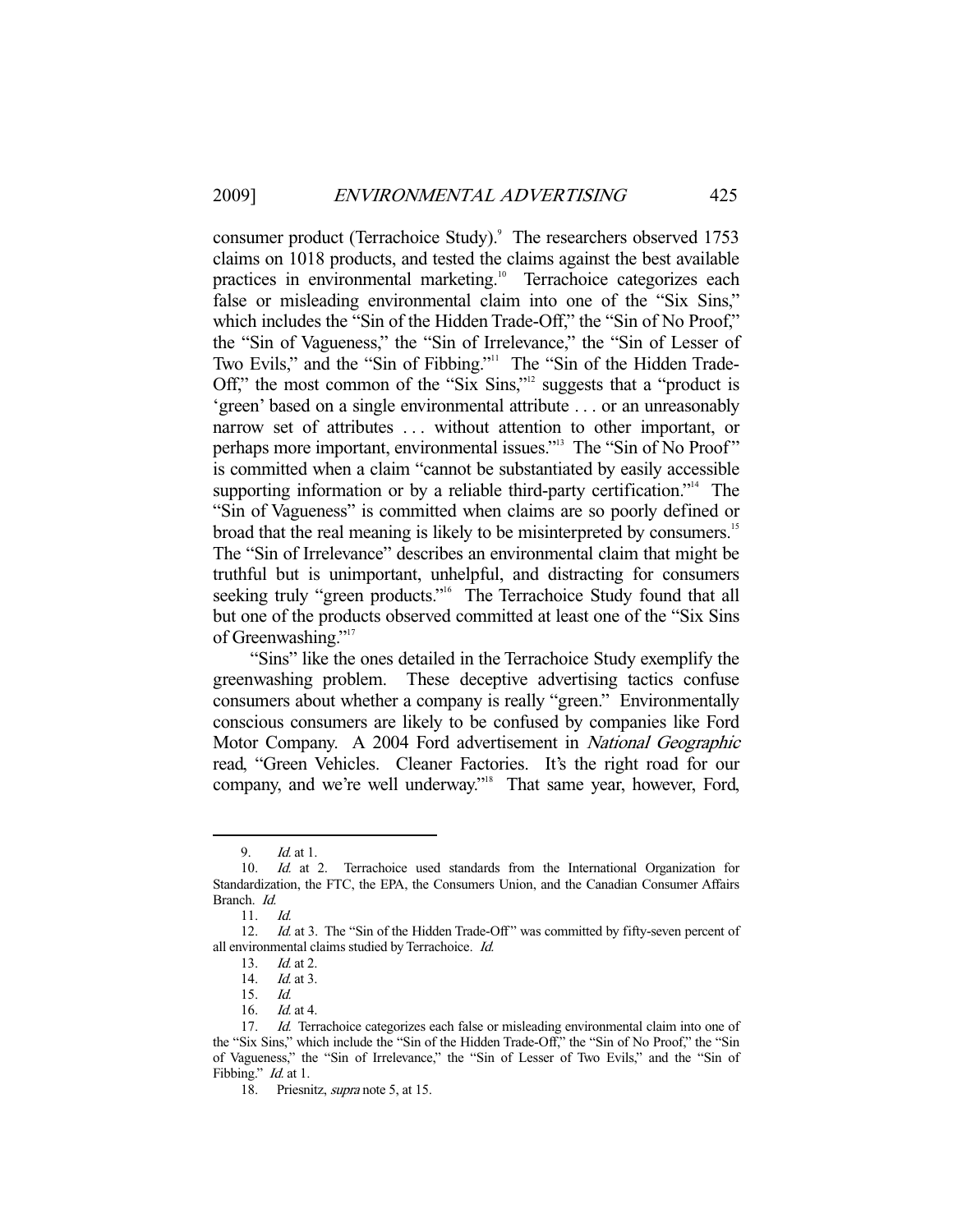along with other automakers, sued to block a California law that would limit greenhouse gas emissions.<sup>19</sup>

 While Ford's marketing of itself as an environmentally conscious company is troubling, it is certainly less confusing than the odd pairing of the Clorox Company and the Sierra Club. The Sierra Club, one of the largest and most respected environmental groups in the world, agreed to allow Clorox, recently named the "most chemically dangerous" company in the United States, to use the Sierra Club's logo to market a line of nonchlorinated cleaning products.<sup>20</sup> While the Sierra Club may not explicitly endorse Clorox products outside of the chlorine-free line bearing its logo, the implication is that a well-respected environmental group approves of products made by America's "most chemically dangerous" company, and Clorox surely benefits from this implication.<sup>21</sup>

 Consumers, described by former FTC Commissioner Roscoe Starek as a group that can "easily be fooled,"<sup>22</sup> are especially susceptible to being hoodwinked by advertisers and marketers making dubious environmental claims because "the environment" is something in which consumers have a demonstrable interest.<sup>23</sup> A 1993 survey by a New York consulting firm found that seventy-eight percent of consumers were influenced by a company's environmental reputation.<sup>24</sup> Another study determined that eighty percent of consumers were willing to pay more for an environmentally friendly product and sixty percent of consumers would avoid products for environmental reasons on a regular basis.<sup>25</sup>

 Ideally, manufacturers would provide consumers with environmentally friendly products, and thus be able to advertise them as such. In reality, however, there is a lack of confluence between consumer and manufacturer interests. Many manufacturers find it easier or more economically efficient to market their goods and services as being environmentally friendly, despite their products' hidden environmental

 <sup>19.</sup> Id.

 <sup>20.</sup> Id. at 16.

<sup>21.</sup> Id. Incidentally, the Sierra Club may have irreparably harmed its own reputation through its partnership with Clorox. The Sierra Club's national board received widespread criticism from its own members, and, after especially heavy criticism from leaders of its Florida chapter, the national board suspended the chapter for four years and removed its leaders. Id.

<sup>22.</sup> Jennifer Woods, Comment, Of Selling the Environment-Buyer Beware? An Evaluation of the Proposed F.T.C. Green Guides Revisions, 21 LOY. CONSUMER L. REV. 75, 80 (2008).

 <sup>23.</sup> E. Howard Barnett, Green with Envy: The FTC, the EPA, the States, and the Regulation of Environmental Marketing, 1 ENVTL. LAW. 491, 493 (1995).

 <sup>24.</sup> Id.

 <sup>25.</sup> Id. at 493-94.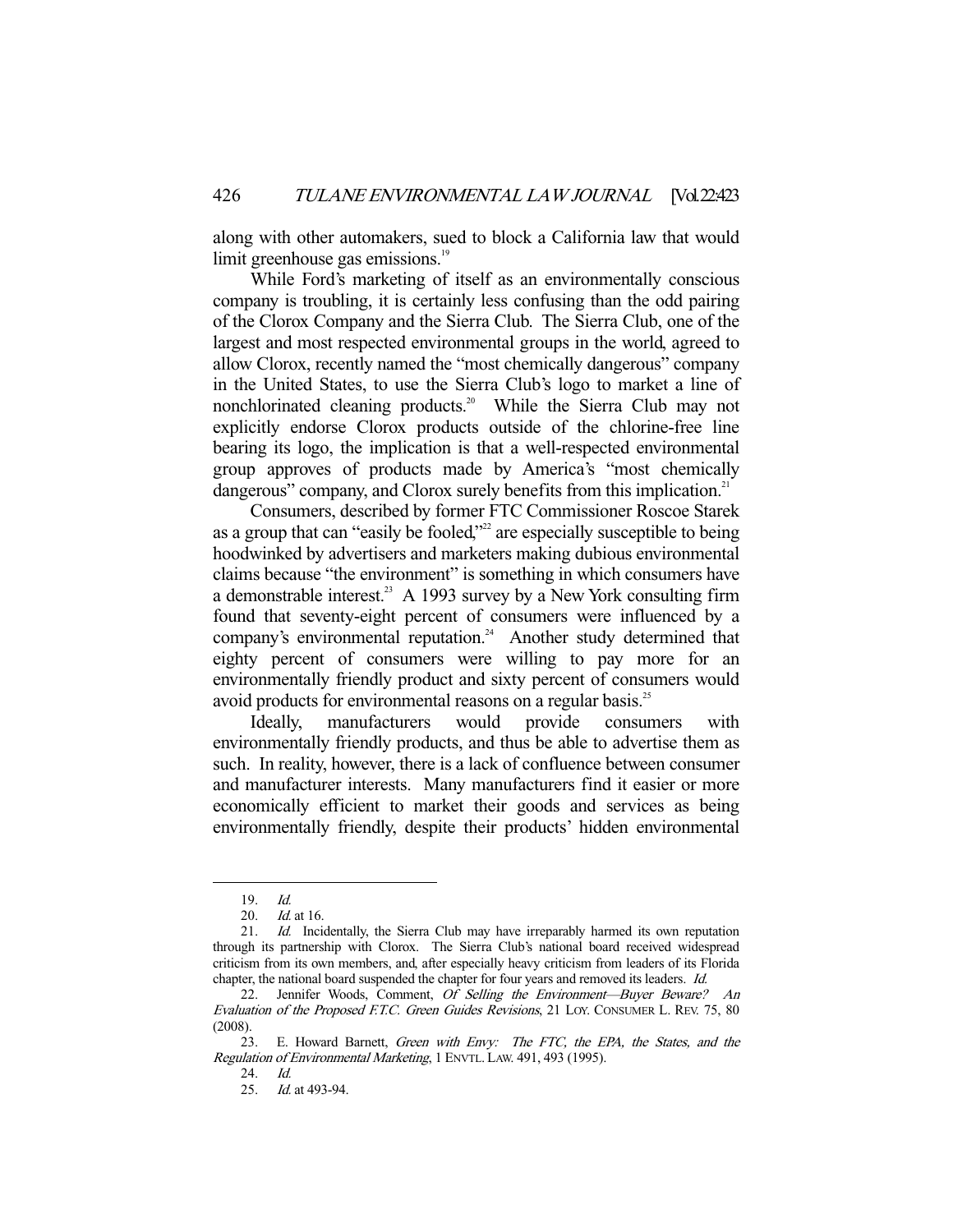trade-offs, without substantiating the claims made about the products.<sup>26</sup> As the emphasis on going green has become increasingly commonplace, evidence suggests that marketers have aggressively pursued their agendas, while the FTC has been slow to curb the misleading advertisements.<sup>27</sup> False green advertising and marketing claims are more problematic than other types of deceptive advertising because "consumers generally cannot substantiate environmental claims on their own."28 The government owes people a duty to regulate deceptive or misleading claims that individuals cannot themselves easily substantiate.<sup>29</sup>

 The problem is that the FTC has not been effectively protecting consumers from deceptive environmental claims in advertising and marketing. Rather, since 1998, the FTC has stood idly by without updating the Green Guides.<sup>30</sup> Further, without specific FTC determinations to explain how environmental terms may be used to promote products and services, advertisers and marketers may invent and abuse new language to the detriment of consumers. Despite the Green Guides' shortcomings, however, the FTC has been unresponsive to calls for the FTC to partner with the EPA to form workable environmental advertising and marketing standards.<sup>31</sup> The lack of effective environmental regulation in advertising and marketing leads to one certain conclusion: buyer beware.

#### A. History of the Green Guides

 In 1914, Congress enacted the Federal Trade Commission Act (FTC Act) to prevent unfair trade practices.<sup>32</sup> The FTC Act was created "primarily to provide future guidance, rather than to remedy offenses that had occurred in the past."<sup>33</sup> Section 5 of the FTC Act prohibits "unfair or

<sup>26.</sup> TERRACHOICE ENVTL. MKTG., *supra* note 3, at 2-3.

<sup>27.</sup> See id. (citing evidence that misleading marketing practices are prevalent in consumer goods).

<sup>28.</sup> Jamie A. Grodsky, Certified Green: The Law and Future of Environmental Labeling, 10 YALE J. ON REG., 147, 150 (1993).

 <sup>29.</sup> See 15 U.S.C. § 45 (2006) ("[U]nfair or deceptive acts or practices . . . are hereby declared unlawful.").

 <sup>30. 63</sup> Fed. Reg. 24,240 (May 1, 1998).

<sup>31.</sup> Kimberly C. Cavanagh, It's a Lorax Kind of Market! But Is It a Sneetches Kind of Solution?: A Critical View of Current Laissez-Faire Environmental Marketing Regulation, 9 VILL. ENVTL. L.J. 133, 160-70 (1998); Lauren C. Avallone, Comment, Green Marketing: The Urgent Need for Federal Regulation, 14 PENN ST. ENVTL. L.REV. 685, 686-87 (2006).

 <sup>32. 15</sup> U.S.C. § 41.

 <sup>33.</sup> Hearing on Federal Civil Remedies for Antitrust Offenses Before the Antitrust Modernization Commission, 109th Cong. 1 (2005) [hereinafter Hearing] (statement of Thomas B. Leary, Commissioner, FTC).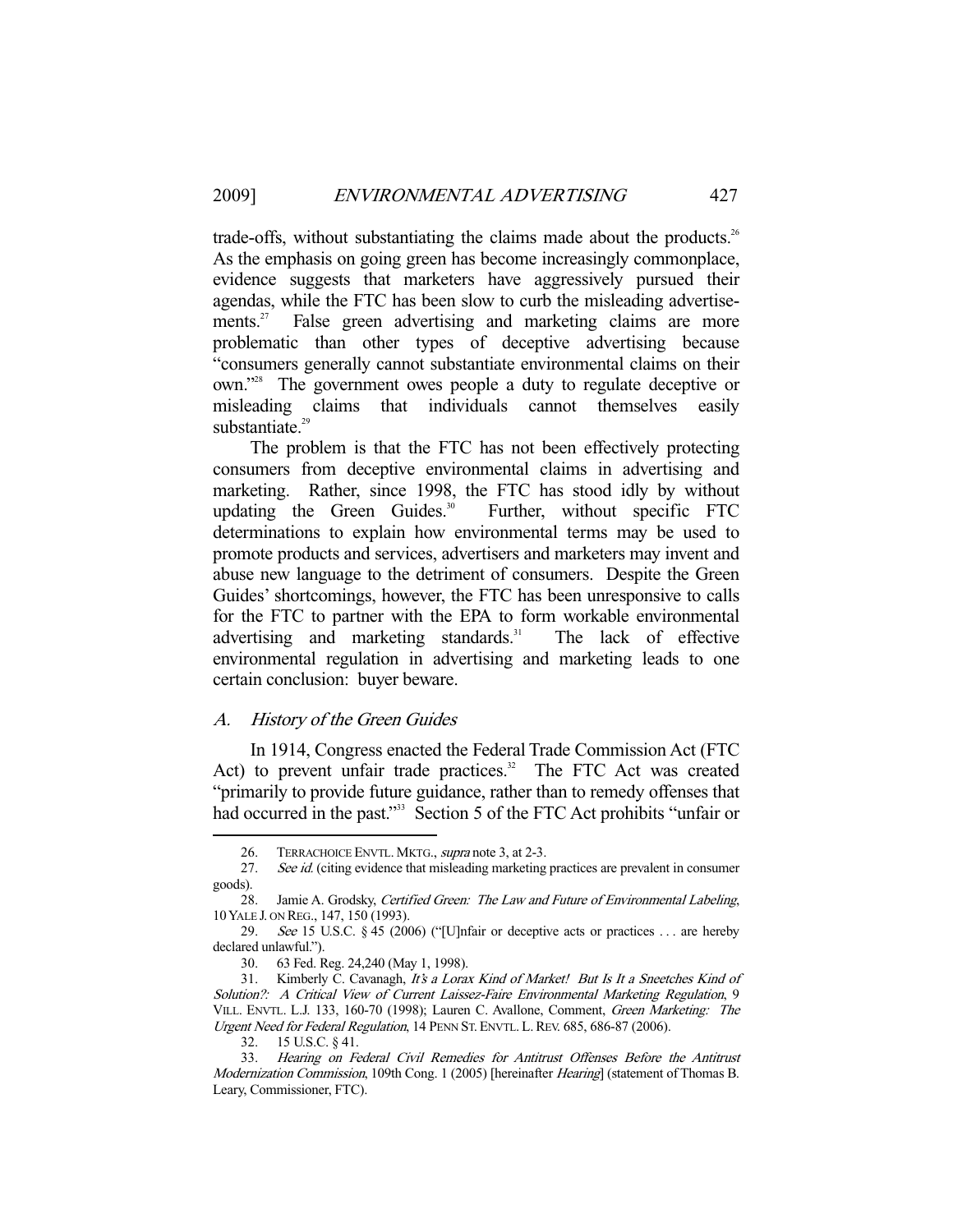deceptive acts and practices."34 The FTC Act has three basic rules for advertising: advertisers (1) must tell the truth and not mislead consumers; (2) must substantiate product claims before making them; and (3) must not engage in unfair practices or advertising that causes "substantial, unavoidable consumer injury without offsetting benefits to competition or consumers."<sup>35</sup> The FTC has found that an action is deceptive if there is "a misrepresentation, omission, or other practice, that misleads the consumer acting reasonably in the circumstances, to the consumer's detriment."36 The standard the FTC uses to review potentially deceptive advertising determines whether a reasonable consumer will be misled by the advertising. $37$  The FTC requires advertisers to substantiate product claims with reasonable evidence.<sup>38</sup> To determine whether an advertiser has a reasonable basis for making a claim, the FTC considers the six "Pfizer" factors, which include the consumer benefit if the claim is true and the seriousness of harm if the claim is false.<sup>39</sup>

 In 1973, the FTC began to respond to deceptive and misleading environmental advertising claims.<sup>40</sup> Initially, the FTC used its existing rules to regulate environmental marketing claims.<sup>41</sup> During the early 1980s, however, environmental marketing experienced a surge in popularity and the complexity of environmental marketing issues proved too complex for the existing rules to adequately address.<sup>42</sup> Until that point, the FTC had not seriously considered the possibility that businesses would benefit from misleading consumers about the environmental impact of a product or its packaging.<sup>43</sup> Adding to the quagmire was the existing FTC enforcement mechanism. Throughout the 1980s, the FTC prosecuted misleading environmental claims on a case-by-case basis, which protected consumers from individual deceptive claims but did not provide overarching consumer protection in the form of industry guidance.44 The lack of industry guidance left advertisers in a

 <sup>34. 15</sup> U.S.C. § 45.

<sup>35.</sup> Terry Calvani, Advertising and Unfair Competition: Other Views, in AMERICAN LAW INSTITUTE—AMERICAN BAR ASSOCIATION CONTINUING LEGAL EDUCATION 573, 582 (2001).

 <sup>36.</sup> In re Cliffdale Assocs., Inc., 103 F.T.C. 110, 183 (1984).

 <sup>37.</sup> Calvani, supra note 35, at 582.

<sup>38.</sup> *Id.* at 583.<br>39. *Id.* at 584.

Id. at 584. The six factors the FTC uses are: (1) the type of product being advertised, (2) the type of claim, (3) the consumer benefit if the claim is true, (4) the seriousness of the harm if the claim is false, (5) the cost of substantiating the claim, and (6) how much substantiation is reasonable according to experts in the field. *In re* Pfizer, Inc., 81 F.T.C. 23 (1992).

<sup>40.</sup> Barnett, *supra* note 23, at 495-96.

 <sup>41.</sup> Id.

<sup>42.</sup> *Id.* at 496.<br>43. *Id.* 

 <sup>43.</sup> Id.

 <sup>44.</sup> Id.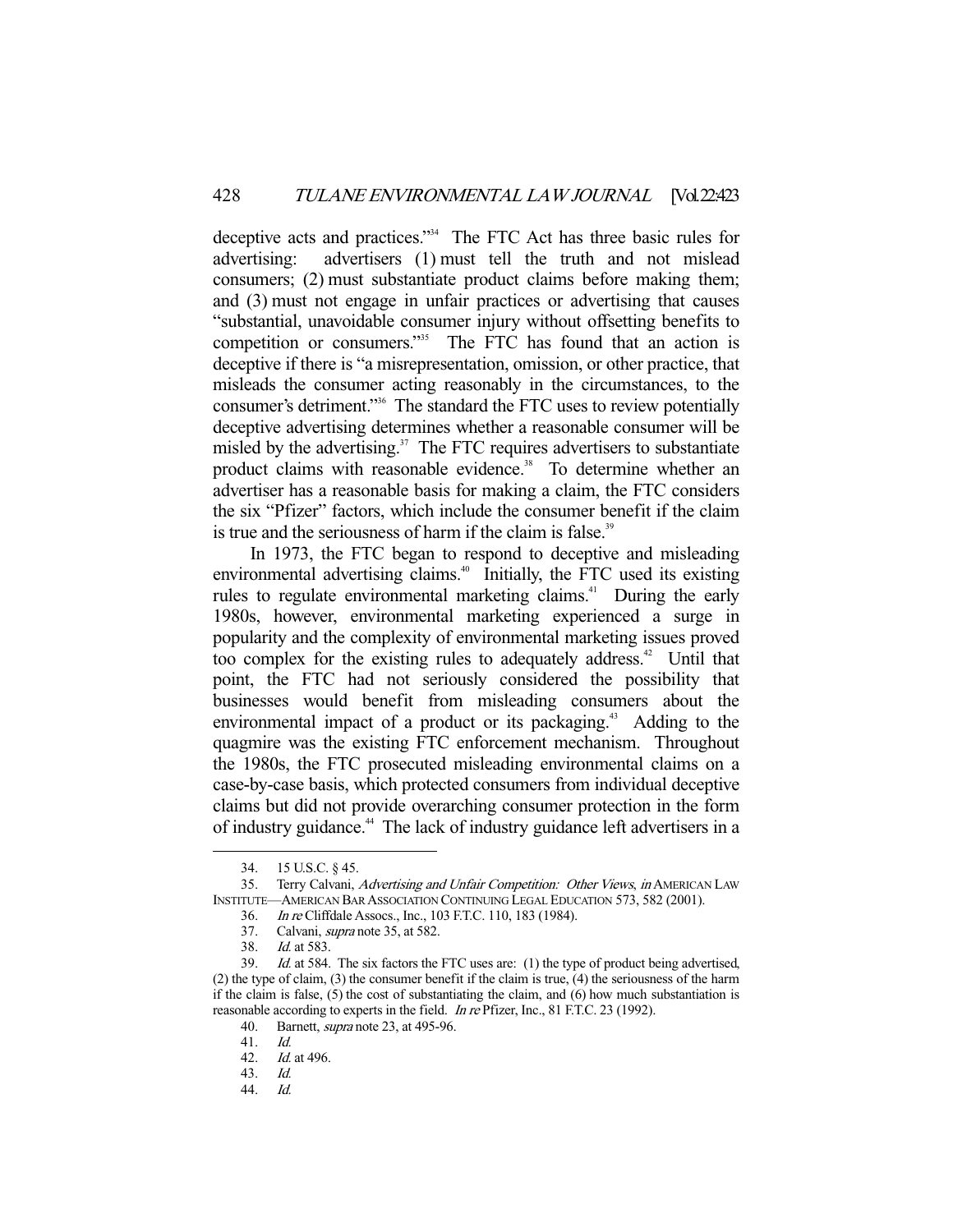state of flux when trying to determine whether particular environmental marketing strategies would be acceptable to the FTC or susceptible to FTC prosecution.<sup>45</sup>

 As consumer demand for the regulation of environmental advertising reached a fever pitch in the late 1980s, states began to enact advertising regulations and enforce existing consumer protection laws to protect against an onslaught of environmental marketing claims.<sup>46</sup> Finally, after being lobbied by the National Association of Attorneys General and industry leaders, in 1991 the FTC conducted hearings to create environmental marketing and advertising guidelines. $47$  In the summer of  $1992$ ,<sup>48</sup> the Green Guides were published.<sup>49</sup> The Green Guides address how section 5 of the FTC Act will apply to environmental advertising and are meant to ensure that such judgments are made in a manner similar to other advertising claims.<sup>50</sup> The FTC intended for the Green Guides to provide advertisers with a basis for voluntary compliance by offering them "safe harbors" in the form of examples and potential qualifying claims.<sup>51</sup> By following these examples, advertisers can theoretically avoid FTC scrutiny. The first Green Guides focused on terms such as "biodegradable," "compostable," "recyclable," and "ozonefriendly."52 The FTC intended that businesses look to examples provided in the Green Guides to differentiate between acceptable and unacceptable uses of the terms.<sup>53</sup> The FTC's policy has been to review the Green Guides periodically to ensure their efficacy and decide whether they should be retained, rescinded, or modified.<sup>54</sup> The FTC used its review power to update the Green Guides in 1996 and 1998.<sup>55</sup>

 <sup>45.</sup> Id. at 497.

 <sup>46.</sup> Id. at 497-98.

 <sup>47.</sup> Id.

 <sup>48.</sup> Id. at 498.

 <sup>49.</sup> Guides for the Use of Environmental Marketing Claims, 16 C.F.R. § 260 (1992).

 <sup>50.</sup> Id. § 260.1.

<sup>51.</sup> Barnett, *supra* note 23, at 499.

 <sup>52. 16</sup> C.F.R. § 260.

<sup>53.</sup> *Id.*<br>54. 60

 <sup>54. 60</sup> Fed. Reg. 38,978, 38,979 (July 31, 1995).

 <sup>55.</sup> In 1996, the FTC modified the Green Guides to include guidance on the terms "environmentally preferable," "essentially" or "practically," "non-toxic," "chlorine free," and "ozone safe," and the use of the "3 chasing arrows" recycling symbol. 61 Fed. Reg. 53,311, 53,313-14 (Oct. 11, 1996). In 1998, the FTC modified the Green Guides by expanding the definition of the terms "recyclable," "recycled," and "compostable" to reflect changing consumer perceptions of the terms. 63 Fed. Reg. 24,240, 24,240-41 (May 1, 1998). The 1998 modifications also clarified that the Green Guides apply to all forms of marketing, including marketing on the Internet. *Id.* at 24,240.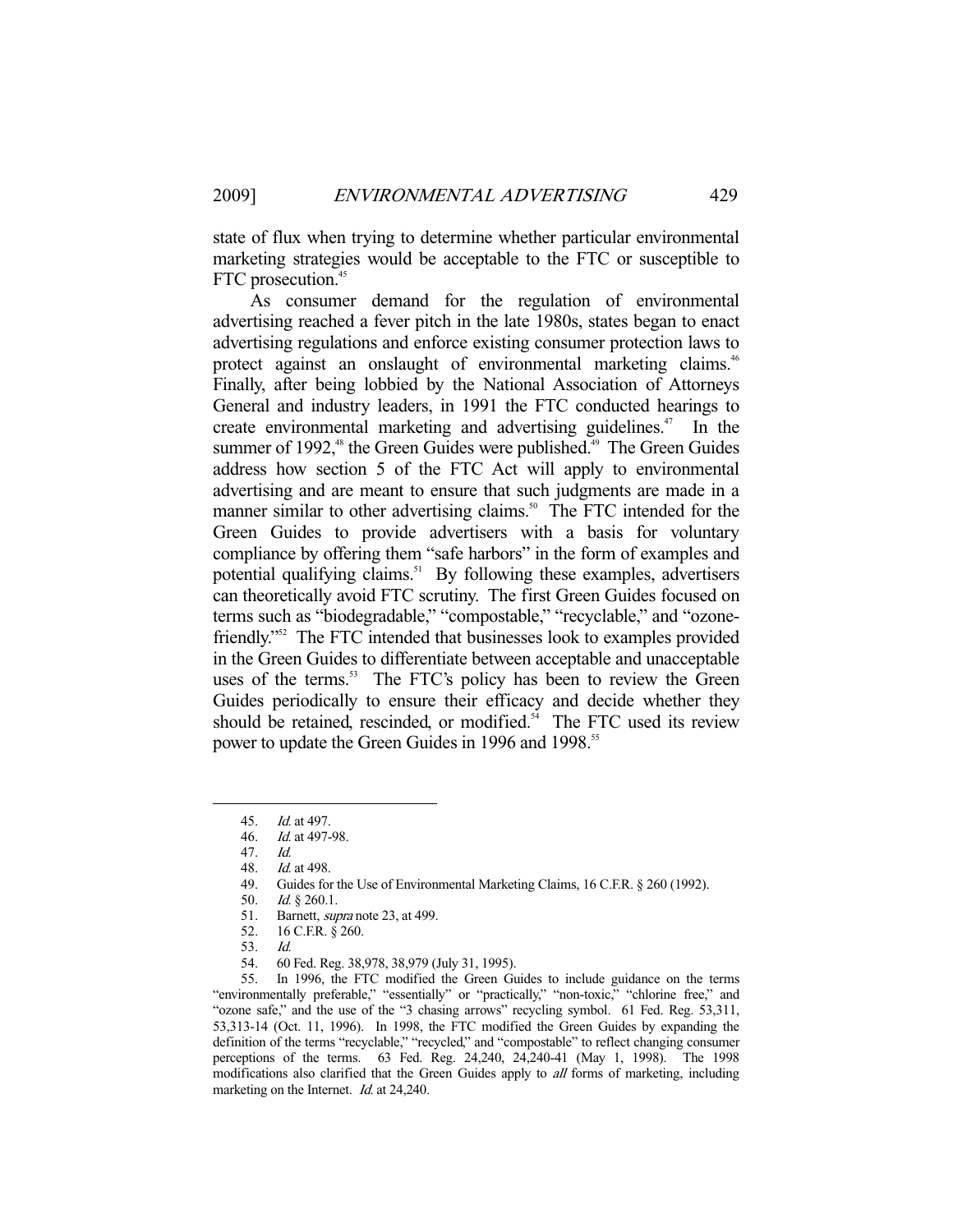Most recently, in November 2007, the FTC issued a request for public comment on the Green Guides in the federal register and announced public meetings on the developments in environmental and "green-energy related" marketing.<sup>56</sup> The FTC noted that since the last revision of the Green Guides in 1998, advertisers and marketers have increasingly publicized the environmental attributes of products and manufacturing processes while also using terms not covered in the Green Guides.<sup>57</sup> The FTC specifically asked whether the Green Guides should be modified to include guidance regarding the terms "renewable" and "sustainable," and claims invoking the phrases "renewable energy" and "carbon offset."58 While the FTC's efforts to stay atop the complex field of environmental marketing is commendable,<sup>59</sup> serious questions remain about the usefulness of the Green Guides as currently constructed.

# B. Current Enforcement of the Green Guides

 In many ways, the Green Guides have been a success. The Green Guides require businesses that use "green" advertising to substantiate and qualify their claims, $\omega$ <sup>60</sup> which advances the FTC goal of minimizing consumer confusion. Similarly, because the government has not yet specified what is and is not acceptable with regard to "carbon offsets" and "renewable energy," advertisers may use these terms more carefully for fear of being penalized for their improper use.<sup>61</sup> Perhaps most importantly, as former FTC Commissioner Roscoe Starek said, the Green Guides "'encourage advertisers to make genuine environmental improvements'" so that advertisers can alert the public of their accomplishments.<sup>62</sup>

 <sup>56. 72</sup> Fed. Reg. 66,091 (Nov. 27 2007).

 <sup>57.</sup> Id.

 <sup>58.</sup> Id.

<sup>59.</sup> See Cavanagh, supra note 31, at 156 n.89 (showing that the EPA "lauded" FTC attempts to create a national standard for environmental marketing and advertising).

 <sup>60.</sup> See Calvani, supra note 35, at 583 (claiming that one of the basic FTC rules is that advertisers must not mislead consumers).

 <sup>61.</sup> Wendy Melillo, POV: It's Not Easy Being Green, ADWEEK, Jan. 15, 2008, http:// www.adweek.com/aw/content\_display/news/strategy/e3:635f8e379eb85f3284c0f9cb43cf2a2d.

 <sup>62.</sup> Woods, supra note 22, at 80 (quoting Roscoe B. Starek, III, Commissioner, FTC, Prepared Remarks Before the Alliance for Beverage Cartons and the Environmental Symposium: The Federal Trade Commission's Green Guides: A Success Story, ¶ 9 (Dec. 4, 1996)).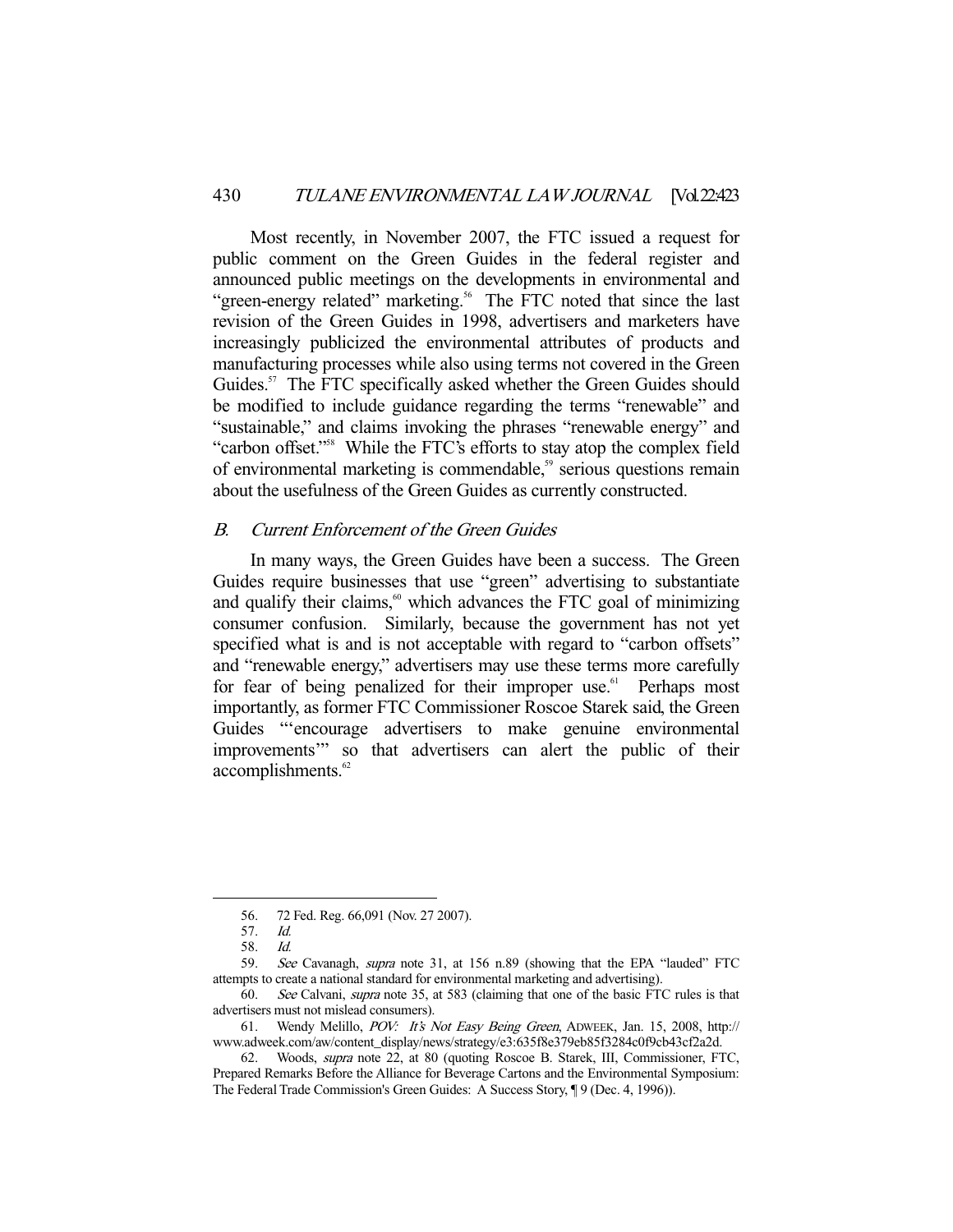#### C. Current Liability

 The current liability for advertisers and marketers who violate the Green Guides is fairly limited.<sup>63</sup> If the FTC finds that an advertiser violated section 5, then it will typically invoke its congressionally mandated authority and issue a cease and desist order to the violator.<sup>64</sup> If the violator does not stop the restricted conduct, the FTC may issue the violator a fine of up to \$10,000.<sup>65</sup> The FTC Act also establishes criminal liability if the violation is committed with the intent to defraud or mislead.<sup>66</sup> The maximum penalty for a criminal violation of the FTC Act is a \$10,000 fine or up to one year in prison. $67$ 

 While the Green Guides do not inherently have the force of law, they have the de facto force of law if the FTC enforces them.<sup>68</sup> The results of the Terrachoice Study, however, suggest that the Green Guides are not being properly enforced.<sup>69</sup> While the original FTC goal was to address problems prospectively rather than focus on events in the past, $\alpha$ <sup>0</sup> FTC policy does not appear to be one of vigorous activism. Speaking before Congress, then-FTC Commissioner Thomas P. Leary asserted that FTC consumer protection prosecutors must "have a full appreciation of the economics of a market system and, particularly, the merits of consumer sovereignty. Without this appreciation, there may be a strong temptation for the FTC to favor its own judgements about what is good for consumers over the judgements of consumers themselves."<sup>71</sup> This reasoning is well intentioned, but misguided. Commissioner Leary's perspective improperly credits collective consumer intelligence in light of former FTC Commissioner Roscoe Starek's view that consumers are a group that can "easily be fooled."<sup>72</sup>

 Another view of the recent proliferation of greenwashing has lulled a regulation-shy government into "shirking [its] duty because the corporate sector appears to be self-regulating."<sup>33</sup> Given the voluntary nature of the guidelines and the fact that advertisers and marketers rarely

 <sup>63. 15</sup> U.S.C. § 45 (2006).

 <sup>64.</sup> Id.

 <sup>65.</sup> Id.

 <sup>66.</sup> Id. § 54.

 <sup>67.</sup> Id.

 <sup>68. 72</sup> Fed. Reg. 66,091, 66,092 (Nov. 27, 2007).

<sup>69.</sup> See TERRACHOICE ENVTL. MKTG., supra note 3, at 8.

 <sup>70.</sup> Hearing, supra note 33, at 1 (statement of Thomas B. Leary).

 <sup>71.</sup> Id. at 11.

 <sup>72.</sup> Woods, supra note 22, at 80.

<sup>73.</sup> Priesnitz, *supra* note 5, at 16.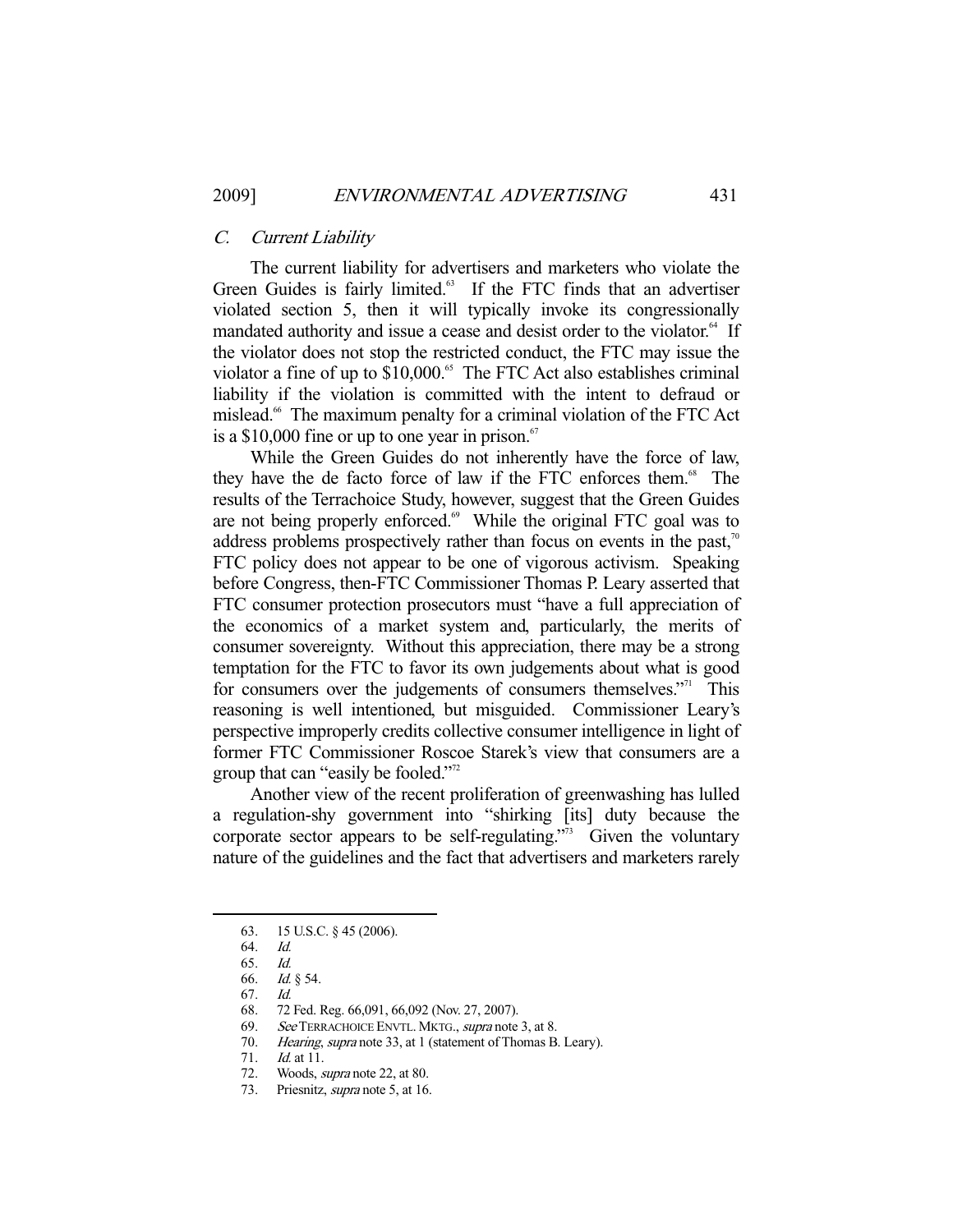tell blatant lies, $74$  the FTC may believe that consumers are sufficiently protected.

 This belief, however, is unfounded. As the Terrachoice Study illuminates, outright lies only comprise a small portion of faulty environmental claims.<sup>75</sup> The "Sin of the Hidden Trade-Off" is exemplified by advertisements for paper and lumber products that often promote their recycled content without addressing the impact their manufacture has on air and water emissions.<sup>76</sup> Examples of the "Sin of No Proof" include advertisements for energy-efficient light bulbs and advertisements for paper towels that boast of a high percentage of postconsumer recycled content without any substantiation of those claims.<sup>77</sup> To show examples of the "Sin of Irrelevance," Terrachoice points to numerous advertisements for aerosol products that tout the claim of being "CFC-free," despite the fact that CFCs have been outlawed for approximately thirty years.<sup>78</sup>

 The Green Guides discourage the use of generalized environmental benefit claims (the "Sin of Vagueness"), such as "environmentally safe" and "environmentally friendly," because they can have broad meaning but may convey to consumers some specific and far-reaching benefits that cannot be substantiated.79 The Green Guides' discussion of the term "degradable" states that claims that a package or product is degradable "should be substantiated by competent and reliable scientific evidence that the entire product or package will completely break down and return to nature ... within a reasonably short period of time."<sup>80</sup> The Green Guides then provide an example of a "deceptive" claim in which a trash bag is labeled "degradable" without any qualification or disclosure.<sup>81</sup> In the example, the trash bag has been tested and found to be degradable in soil burial tests with the presence of water and oxygen, but the typical manner of consumer disposal is through incineration or into landfills without the presence of water and  $oxygen$ <sup>32</sup>. The Green Guides find this claim of degradability "deceptive" because the marketer did not have

<sup>74.</sup> See TERRACHOICE ENVTL. MKTG., supra note 3, at 4-5 (claiming that the Terrachoice Study found very few instances of outright lies).

 <sup>75.</sup> Id. at 2, 4.

 <sup>76.</sup> Id.

*Id.* at 3.

 <sup>78.</sup> Id.

 <sup>79. 16</sup> C.F.R. § 260.7(a) (1998).

 <sup>80.</sup> Id. § 260.7(b).

 <sup>81.</sup> Id.

<sup>82.</sup> *Id.* § 260.7(b)(2) ex. 1.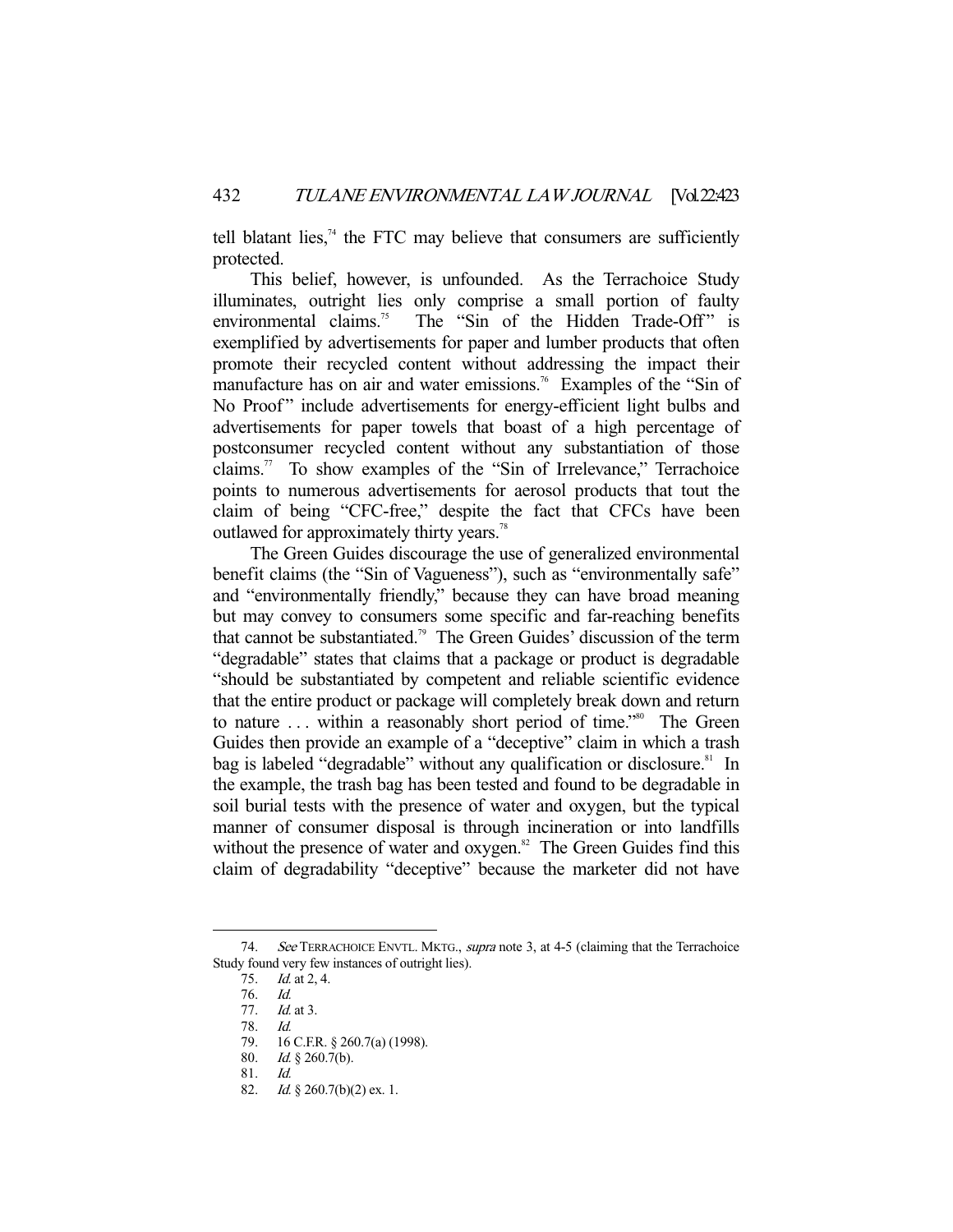"adequate substantiation that the bags will degrade in a reasonably short period of time."<sup>83</sup>

 Claims can also be characterized as committing more than one sin. The claim that the bag is degradable is substantially similar to the aforementioned "Sin of No Proof " because there is inadequate proof that in a natural setting the bag would be degradable.<sup>84</sup> It is also comparable to the "Sin of Irrelevance," because while the bag will degrade in optimal settings, unless the bag sees those rare conditions, the bag's relative degradability is irrelevant.<sup>85</sup>

 Many of the "Six Sins" have been contemplated by the FTC as issues that should be addressed.<sup>86</sup> However, some believe there has been little FTC investigation of questionable environmental advertising and that proper enforcement demands deeper questioning of these types of claims. $87$  The FTC has seemingly avoided the field of environmental marketing because of its unfamiliarity with environmental claims and technology, and because it removes focus from its primary area of expertise—unfair marketing regulation.<sup>88</sup> Whatever the reason, the lack of enforcement has led to a marketplace inundated with "greenwash."89

# D. Potential Solutions

 The greenwashing problem does not emerge from the Green Guides' content or the potential accompanying liabilities per se. Greenwashing is the result of a failure to enforce the Green Guides. The FTC has chosen a "case-by-case" approach to enforcement despite the wishes of politicians, environmentalists, and industry heads.<sup>90</sup> In 1991, even before the first version of the Green Guides was developed, Hubert Humphrey, Attorney General of Minnesota, stated that "a case-by-case approach [to regulation] will be too slow and too cumbersome in

 <sup>83.</sup> Id.

 <sup>84.</sup> Id.

 <sup>85.</sup> Id.

<sup>86.</sup> For an example very similar to the "Sin of No Proof" and the "Sin of Irrelevance," see id. (finding that advertising a bag's degradability without disclosing the necessary conditions the bag needs to degrade constitutes a violation of the Green Guides).

<sup>87.</sup> Heather Green, How Green Is That Gizmo?, BUS. WK., Dec. 20, 2007, http://www. businessweek.com/magazine/content/07\_53/b4065036215848.htm.

 <sup>88.</sup> See Cavanagh, supra note 31, at 160-63, for a discussion of FTC unfamiliarity with complexities in environmental advertising.

 <sup>89.</sup> See Priesnitz, supra note 5 (discussing the prevalence of greenwashing in the consumer marketplace).

<sup>90.</sup> David Hoch & Robert Franz, Eco-Porn Versus the Constitution: Commercial Speech and the Regulation of Environmental Advertising, 58 ALB.L.REV. 441, 443 (1994).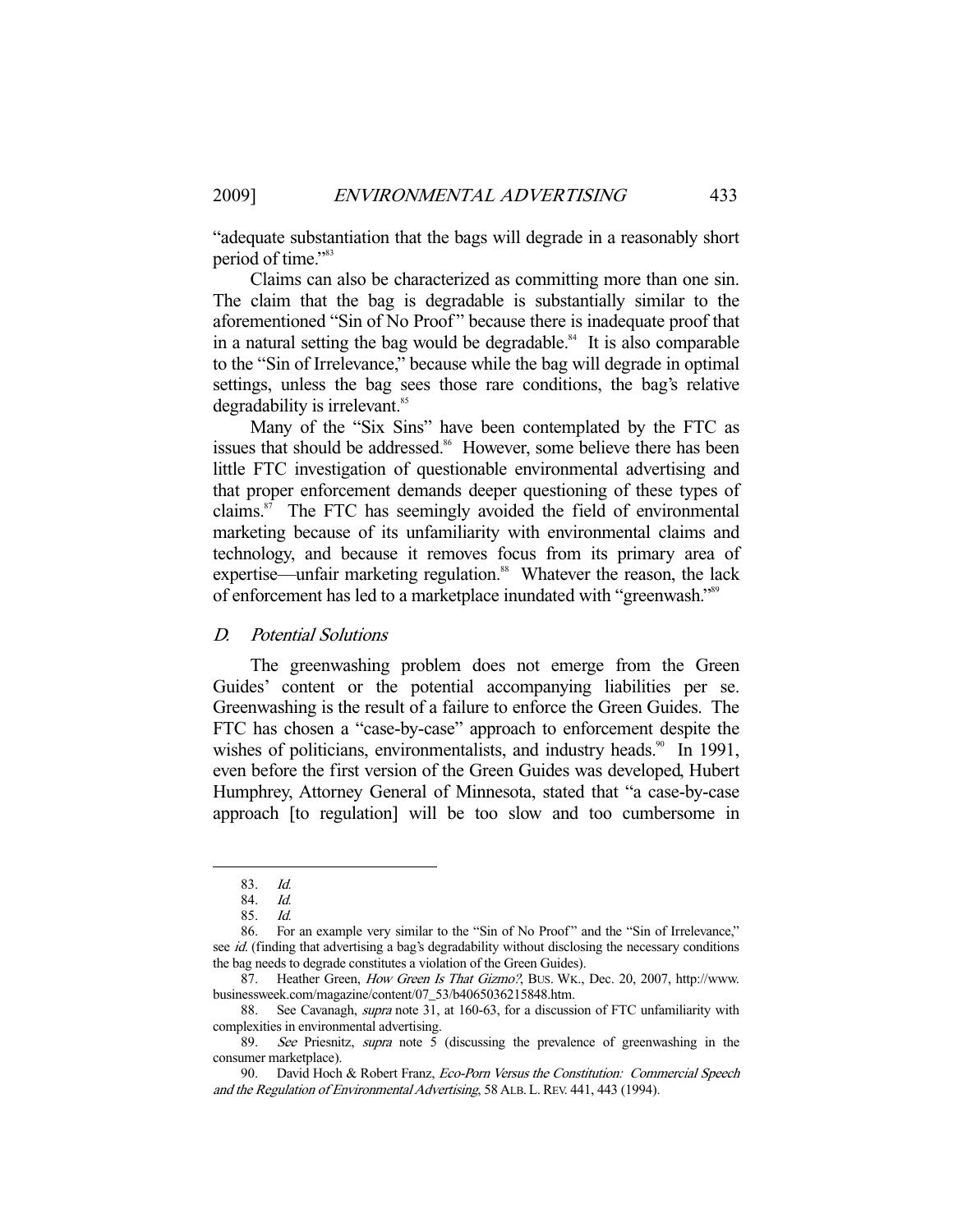developing the boundaries for legitimate environmental claims."<sup>91</sup> One study has shown that producers, consumers, environmental groups, and state law enforcement officials believe that a national regulatory scheme governing environmental advertising claims would be optimal.<sup>92</sup> The question becomes, "How do we get there?"

#### 1. Codify the Green Guides

 One solution is to codify the Green Guides. The Green Guides are "industry guides," or "administrative interpretations of laws administered by the [FTC] for the guidance of the public in conducting its affairs in conformity with legal requirements."<sup>93</sup> As such, they "are not independently enforceable."94 There would, however, be many benefits to giving the Green Guides the force of law. If the Green Guides were independently enforceable, then violators would be subject to automatic liability for breaching FTC Act section 5, which prohibits unfair and deceptive trade practices. Such automatic liability would provide a strong incentive to comply with the Green Guides and would likely encourage advertisers and marketers not to play so "close to the edge" of questionable environmental advertising and marketing practices. Advertisers and marketers would be much more likely to qualify and substantiate their claims if the threat of penalties loomed as a consequence for violations. Giving the Green Guides the force of law might also introduce nationwide consistency into green advertising and marketing, because businesses that choose to use green advertising and marketing tactics should at this point be familiar (if not in compliance) with the Green Guides. FTC rulemaking, on the other hand, requires more formal advance notice, written testimony, and oral testimony.<sup>95</sup> This lengthy, deliberative process allows for a true consideration of all relevant viewpoints which may lead to less debate and controversy down the road.

 Challenges to this proposition will likely include the relative efficiency of industry guides, which allow the FTC to ensure a relatively high level of compliance at a relatively low cost.<sup>96</sup> States might also take issue with the preemption of their general police powers if the Green Guides were given the force of law. In May 1991, before the first Green

<sup>91.</sup> *Id.* at 444.<br>92. *Id.* at 443. *Id.* at 443.

 <sup>93. 16</sup> C.F.R. § 1.5 (2001).

 <sup>94. 72</sup> Fed. Reg. 66,091, 66,092 (Nov. 27, 2007).

<sup>94.</sup> *FLYCO, Neg. 60,021, 00,022* (100.21, 2007).<br>95. FTC Advance Notice of Proposed Rulemaking, 16 C.F.R. § 1.10 (1985); FTC Rulemaking Proceeding, id. § 1.13.

<sup>96.</sup> Lydia B. Parnes & Carol J. Jennings, Through the Looking Glass: A Perspective on Regulatory Reform at the Federal Trade Commission, 49 ADMIN.L.REV. 989, 993 (1997).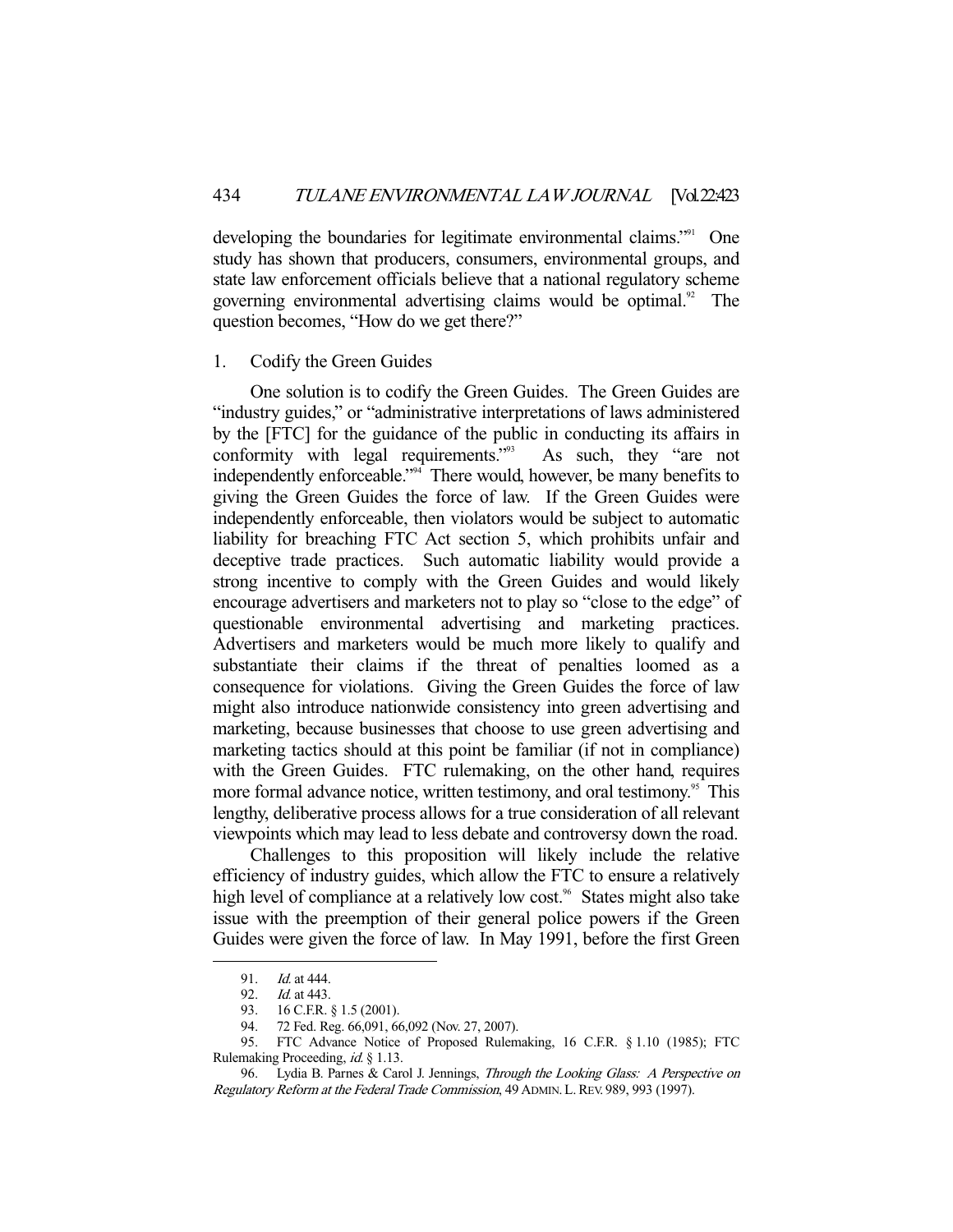Guides were published, the Attorney General Task Force requested that the Green Guides be industry guides rather than "trade rules" so that they may also be enforced by the states. $\frac{97}{7}$  Another criticism of a formal, rulebased approach to the Green Guides is that it takes significant time to promulgate formal rules.<sup>98</sup> This type of rulemaking has fallen out of fashion, however, and the FTC has largely moved away from using its federal rulemaking authority since the 1980s.<sup>99</sup> Since the Magnusson-Moss Warranty Act in 1975, formal rulemaking has become much more complex, time-consuming, and difficult.<sup>100</sup> Rulemaking is now largely seen as "costly and resource-intensive, controversial and divisive," thus it is usually undertaken in response to specific congressional directives.<sup>101</sup> In statutory rulemaking, the FTC does not have to conduct independent research on the prevalence of the troubling conduct that warrants the rulemaking, because Congress has already determined that the conduct is a problem that must be dealt with by agency action.<sup>102</sup> The agency can then follow the easier, less time-consuming notice and comment procedures outlined in the Administrative Procedure Act rather than the more cumbersome FTC requirements.<sup>103</sup> Critics have also noted that it took the FTC nine years to promulgate the Credit Practices Rule and eight years to promulgate the Used Car Rule.<sup>104</sup> In 1992, critics asserted that this type of lengthy delay "in establishing national standards on environmental advertising would seriously erode any hope of legitimizing green marketing."105 Given the numerous challenges to codifying the Green Guides, this solution, while seemingly a natural transition, remains unlikely.

2. EPA Partnership

 Given the FTC's lack of experience in dealing with complex environmental terms and issues and the EPA's abundant expertise in the field, it seems only natural that the two agencies should work together to

-

105. Id.

<sup>97.</sup> Paul H. Luehr, Comment, *Guiding the Green Revolution: The Role of the Federal* Trade Commission in Regulating Environmental Advertising, 10 UCLA J. ENVTL. L. & POL'Y 311, 328 (1992).

<sup>98.</sup> *Id.* at 328-29.

 <sup>99.</sup> See Parnes & Jennings, supra note 96, at 993-97 (explaining the reasons for the downfall of FTC formal rulemaking in the 1980s).

 <sup>100.</sup> See Cavanagh, supra note 31, at 174-75 n.164 (discussing the complexities of rulemaking under the Magnusson-Moss Act).

 <sup>101.</sup> Parnes & Jennings, supra note 96, at 996.

 <sup>102.</sup> Id.

<sup>103.</sup> See 16 C.F.R. § 1.13 (1989) (describing rulemaking proceedings under the FTC Act).

<sup>104.</sup> Luehr, *supra* note 97, at 329.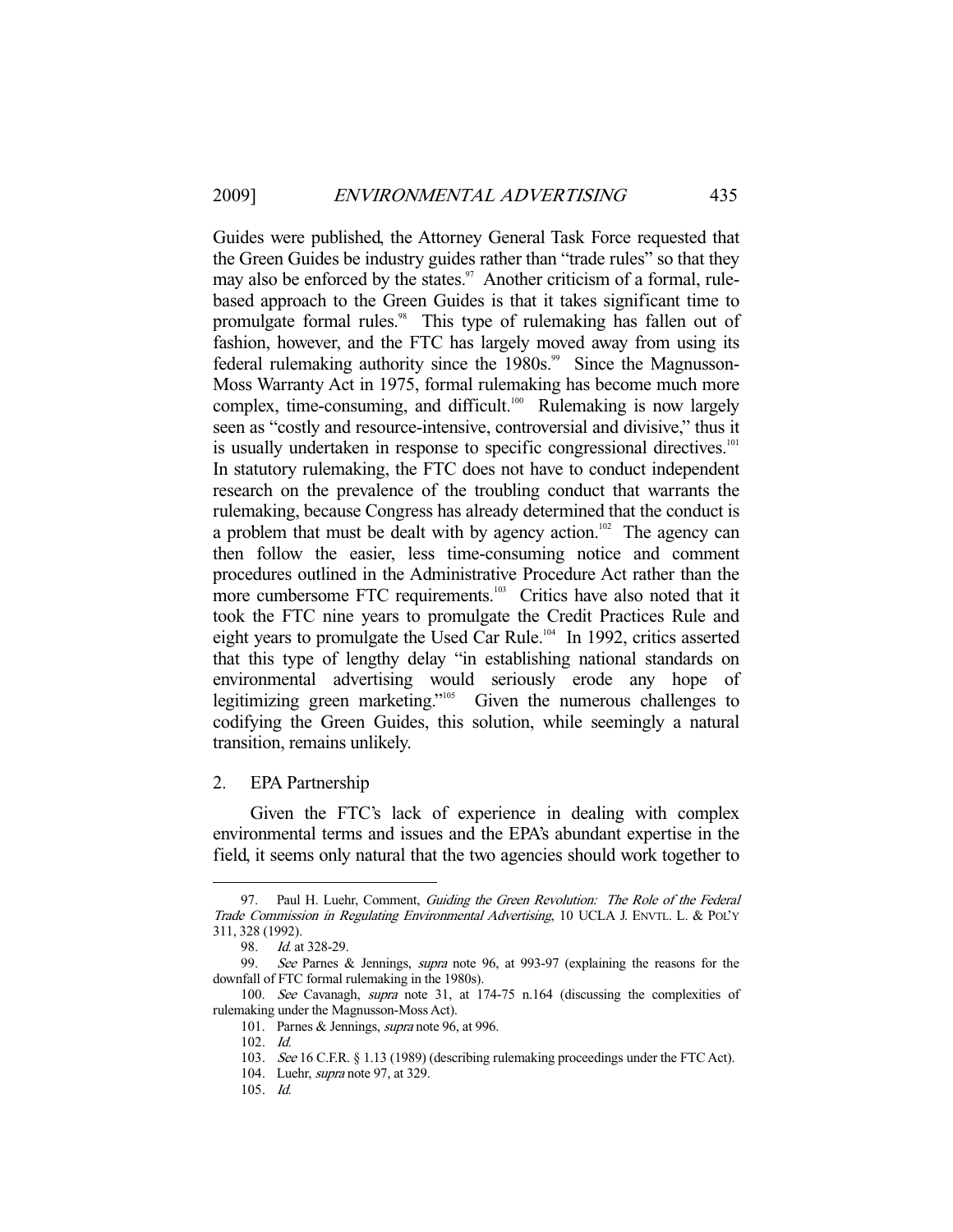develop marketing and advertising standards acceptable to both consumers and businesses.

EPA involvement in consumer protection is not unprecedented.<sup>106</sup> Before the first Green Guides were issued in 1992, Congress considered two bills that would have empowered the EPA to create its own voluntary national guidelines for terminology in environmental marketing.<sup>107</sup> Both bills required a public education campaign to advise consumers about environmental claims and which types the bills would cover.<sup>108</sup> The purpose of these bills was to encourage consumer and industry habits that favored resource preservation and to protect consumers from deceptive environmental advertising and marketing.109 Neither bill garnered enough votes for passage in the Senate, but the EPA was still open to establishing guidelines for the legitimate use of environmental claims.110 Nevertheless, the EPA was relegated to an advisory role upon promulgation of the first Green Guides as a member of the Interagency Task Force on Marketing Claims.<sup>111</sup>

 Although Congress rejected bills that would have allowed the EPA to create national guidelines for environmental marketing terminology, some authors have asserted that the EPA still plays a role in regulating environmental advertising.<sup>112</sup> In keeping with the educational purpose of the failed bills, acts such as the Consumer Labeling Initiative, in which the EPA "foster[s] pollution prevention, empower[s] consumer choice, and improv[es] consumer understanding by clear and consistent product labels on safe use, environmental consequences, and health risks,"<sup>113</sup> have kept the EPA active in consumer protection. $114$  For example, the Fungicide and Rodenticide Act grants the EPA power to oblige manufacturers to substantiate environmental claims made on the product packaging.115 No matter how much the EPA tries to push its own policies and agenda into the regulation of advertising and marketing, however, it will likely be met with resistance from the FTC, which has taken the position that it is not statutorily allowed to set environmental policy and that FTC guides will be designed "to address how [environmental] terms

<sup>106.</sup> Cavanagh, *supra* note 31, at 160.

 <sup>107.</sup> Id.

 <sup>108.</sup> Id. at 160-61.

 <sup>109.</sup> Id. at 161.

 <sup>110.</sup> Id. at 161-62.

<sup>111.</sup> *Id.* at 163.

 <sup>112.</sup> Id. at 142-43.

 <sup>113.</sup> Id. at 143 n.26.

<sup>114.</sup> *Id.* at 142-43.

<sup>115.</sup> Id. at 164; see also id. at 163-70 (providing a more detailed discussion of the EPA's involvement in product labeling and substantiation of claims).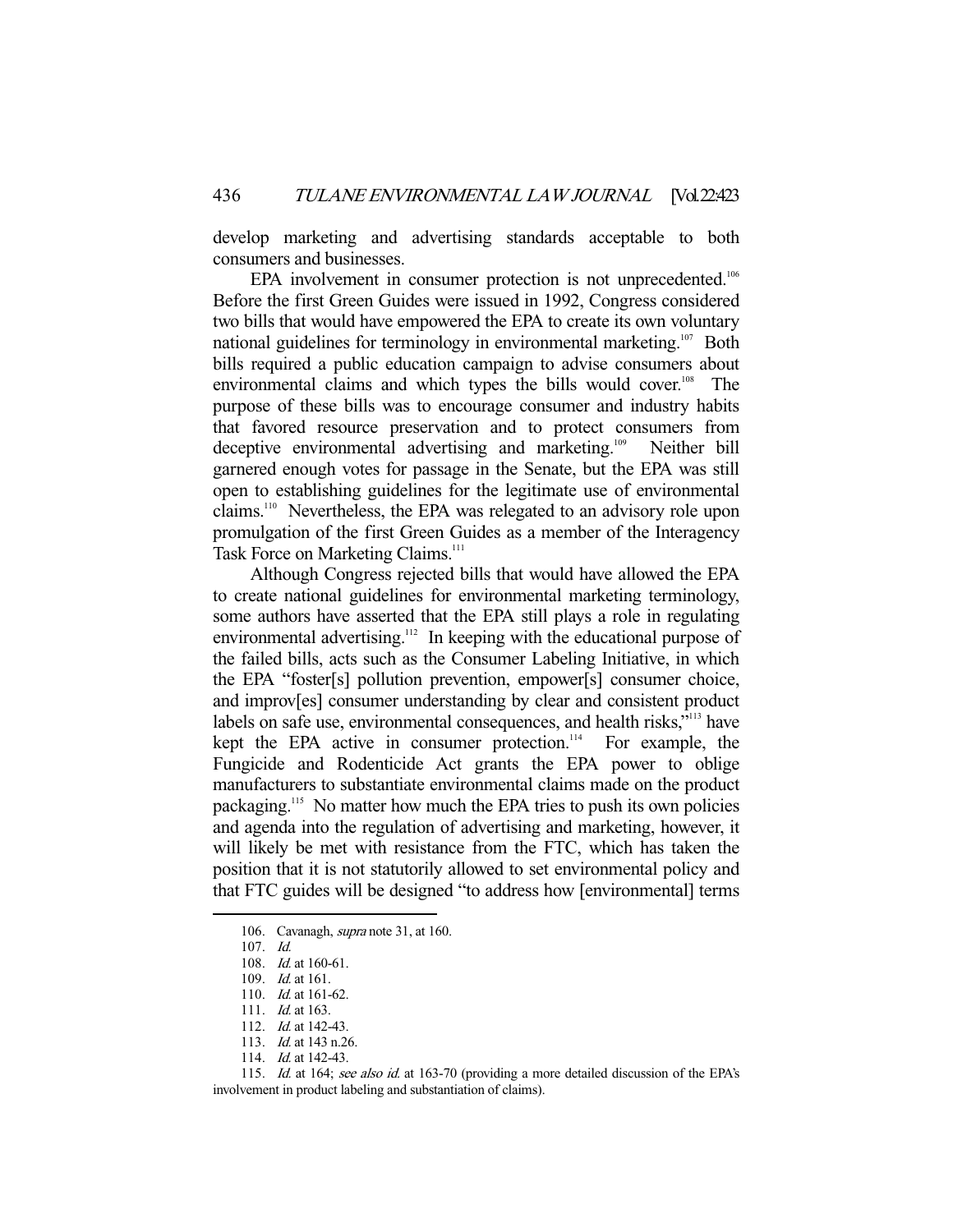may be used in a non-deceptive fashion in light of consumer understanding of the terms."116

 In light of the FTC's unwillingness to change this policy, several authors have called for the FTC and the EPA to work together in the regulation of environmental advertising and marketing.<sup>117</sup> The FTC and the EPA need each other in order to effectively reach their respective goals: the FTC needs the EPA's expertise in establishing proper standards to protect consumers against unfair and deceptive claims, and the EPA needs the FTC to effectively curb the manufacture and dissemination of environmentally unfriendly products masquerading as "green."<sup>118</sup> At least one author has suggested that, despite a lack of statutory mandate, the EPA should spearhead a joint program with the FTC by formulating regulatory environmental marketing standards and defining terms based on the best available scientific evidence.<sup>119</sup> The FTC then could use its experience in enforcing advertising and marketing rules to ensure compliance with the new regulations.

 Despite the consumer benefits that would likely result from cooperation between the two agencies, the FTC and the EPA appear to be at loggerheads when it comes to the imposition of environmental marketing standards. While both agencies have substantially the same goal of stopping dubious environmental claims in advertising and marketing, their motives for that goal seem to be different. The FTC has stated that it is not interested in being involved with the formation of environmental policy—only in how to stop environmental claims from deceiving consumers.<sup>120</sup> From its refusal to work with the EPA to formulate workable environmental marketing standards, definitions, and guides, it appears that perhaps the FTC believes the EPA is incapable of assisting the FTC without injecting environmental policy. From the EPA's perspective, it fulfills its purpose to protect the environment<sup>121</sup> when consumers make the most environmentally friendly choices and thus has an incentive to restrict advertising and marketing in a way that benefits environmentally friendly businesses to the detriment of environmentally unfriendly businesses. Evidence shows that many consumers are willing to pay a premium to support businesses they view

<sup>116.</sup> *Id.* at 163.

<sup>117.</sup> Id. at 173-74; Avallone, *supra* note 31, at 696; Woods, *supra* note 22, at 94.

<sup>118.</sup> Cavanagh, *supra* note 31, at 172.

 <sup>119.</sup> Id. at 173-74.

<sup>120.</sup> *Id.* at 163.

 <sup>121.</sup> EPA, 2006-2011 EPA STRATEGIC PLAN 5 (Sept. 30, 2006), http://www.epa.gov/ocfo/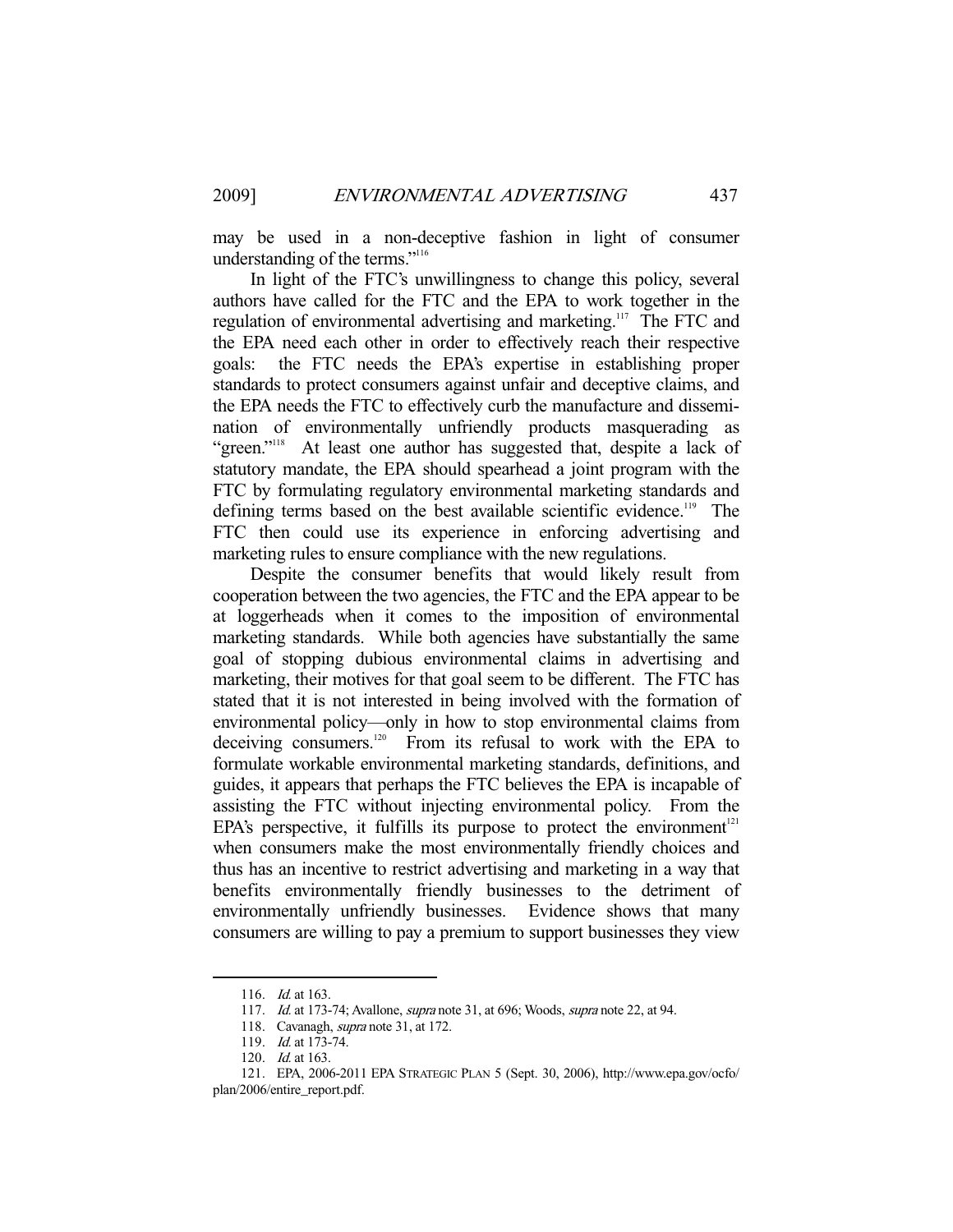as "environmentally friendly."<sup>122</sup> The FTC, on the other hand, is concerned primarily with preventing consumer deception and may see the injection of environmental policy into its rules or guidelines as stepping outside its congressional mandate. However, unless the FTC can find another way to stop the rising tide of "greenwash," a partnership with the EPA is the best option.

 Some commentators have proposed injecting yet another federal agency, the Food and Drug Administration (FDA), into environmental marketing regulation.<sup>123</sup> One observer suggested that in order to help consumers more easily determine the environmental friendliness of a product, an environmental version of the FDA-mandated "Nutrition Facts" found on the side of food packaging should be included on products that claim to be environmentally friendly.<sup>124</sup> This approach is viewed favorably for two reasons: (1) the design and structure of the label is well-known and has proven to be consumer-friendly, $^{125}$  and (2) the label secures consumer confidence in environmental marketing claims in a consumer friendly way which inherently promotes environmentally friendly products.<sup>126</sup> This three-agency approach to environmental marketing would combine the environmental expertise of the EPA, the consumer protection goals and expertise of the FTC, and the labeling experience of the FDA. Coordinating this tripartite scheme, however, seems daunting in its complexity, and moreover, the political will to establish this structure does not seem to be available.<sup>127</sup>

3. State Involvement

 Given the confusion surrounding federal regulation of environmental advertising and marketing, it is no surprise that states have begun to promulgate their own regulations. The combination of state and federal regulation efforts has led to a "crazy quilt of laws and regulations."128 California had its own environmental marketing statute before the advent of the Green Guides and adopted parts of the Green Guides in the mid-1990s.<sup>129</sup> In 1990, California enacted the

 <sup>122.</sup> Barnett, supra note 23, at 494.

<sup>123.</sup> Avallone, supra note 31, at 700-02; Brett B. Coffee, Environmental Marketing After Association of National Advertisers v. Lundgren: Still Searching for an Improved Regulatory Framework, 6 FORDHAM ENVTL.L.J. 297, 351 (1995).

 <sup>124.</sup> Coffee, supra note 123, at 351.

 <sup>125.</sup> Id.

<sup>126.</sup> *Id.* at 350-51.

 <sup>127.</sup> Id. at 351.

 <sup>128.</sup> Barnett, supra note 23, at 505.

 <sup>129.</sup> CAL. BUS. & PROF.CODE § 17508.5 (repealed 1995).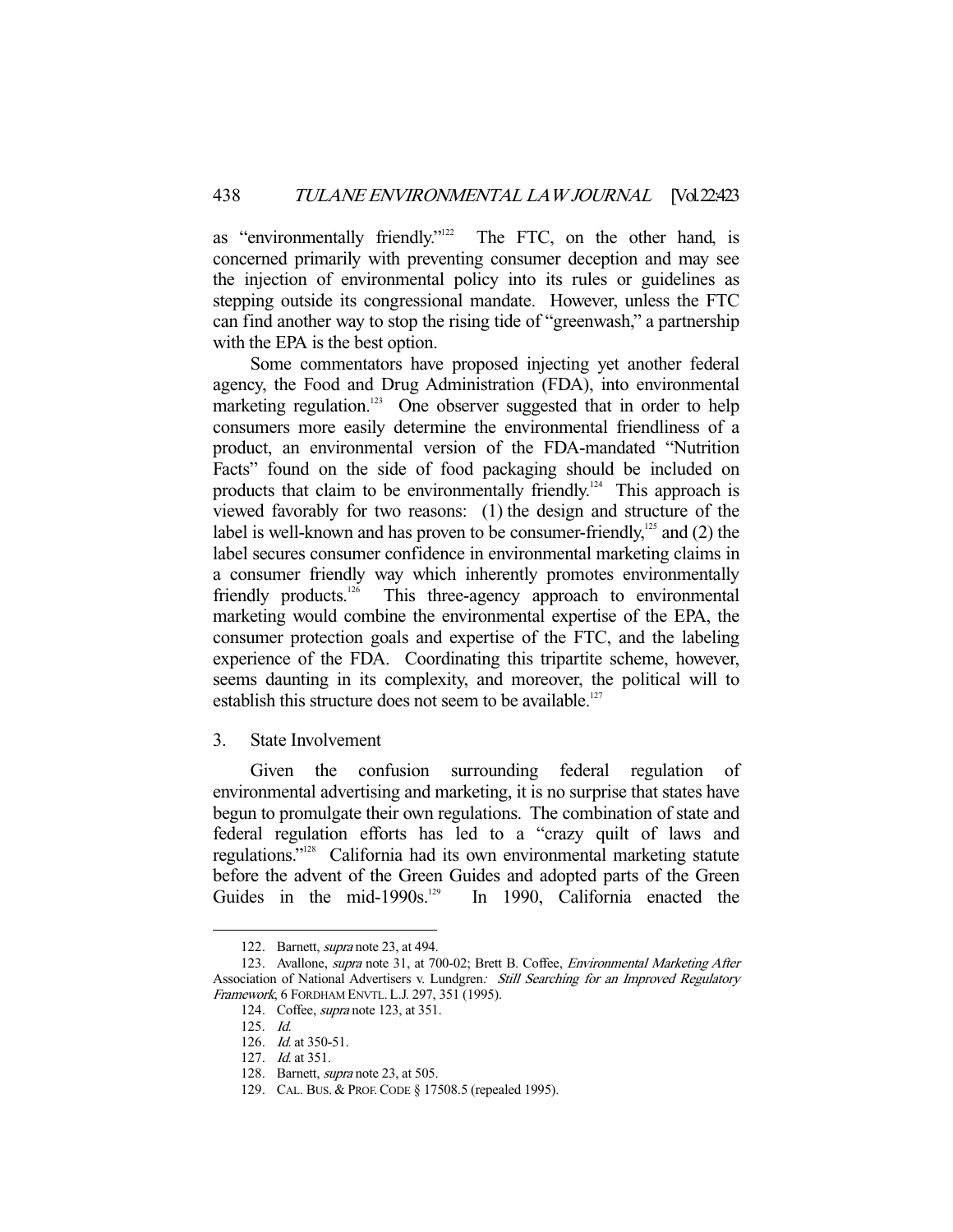Environmental Advertising Claims Act (EACA).<sup>130</sup> The EACA's first section defined five environmental product characteristics and declared it unlawful to misrepresent that a product met the definition provided in the statute.<sup>131</sup> The EACA defined a "recyclable" item as "an article [that] can be conveniently recycled ... in every county in California with a population over 300,000."132 Trade groups attacked the statute as unconstitutionally vague and a violation of First Amendment rights, but the United States Court of Appeals for the Ninth Circuit upheld a district court ruling that the statute was constitutional except for its definition of "recyclable."133 California abandoned its definitional section in 1995, however, and adopted the terminology of the Green Guides.<sup>134</sup>

 Part two of the EACA, which governs vague terms such as "environmentally sound" and "ecologically safe," has remained mostly intact.135 Part two requires businesses that use such terms "in advertising or on the label or container of a consumer good" to keep detailed information and documentation of the reasons for the belief.<sup>136</sup> The business must also disclose whether the representation meets the Green Guides definition.<sup>137</sup>

 Those supporting state involvement point to the success that California, New York, and states in New England have had in implementing environmental advertising standards.<sup>138</sup> Supporters of state regulations also argue that because state autonomy includes the enforcement of individual policies, the federal government should not interfere with stricter state policies.<sup>139</sup> While the states have good intentions and valid interests in the protection of their citizens, a regulatory scheme providing for federal preemption is probably the most effective way to protect consumers.

 A uniform federal system may not address a state's needs as directly as the state may like, but it has many benefits. For example, a uniform system of regulation makes it easier to obtain compliance from businesses,140 and further, a patchwork system whose requirements differ

 <sup>130.</sup> Id.

 <sup>131.</sup> Id.

 <sup>132.</sup> Id.

 <sup>133.</sup> Ass'n of Nat'l Advertisers, Inc. v. Lundgren, 809 F. Supp. 747 (N.D. Cal. 1992), aff'd, 44 F.3d 726 (9th Cir. 1994).

 <sup>134. 1995</sup> CAL. LEGIS. SERV. ch. 642 (S.B. 426) (West).

 <sup>135.</sup> CAL.BUS. & PROF.CODE § 17580.

 <sup>136.</sup> Id.

 <sup>137.</sup> Id.

<sup>138.</sup> Cavanagh, *supra* note 31, at 186 n.210.

 <sup>139.</sup> Id. at 186.

<sup>140.</sup> *Id.* at 187 n.212.